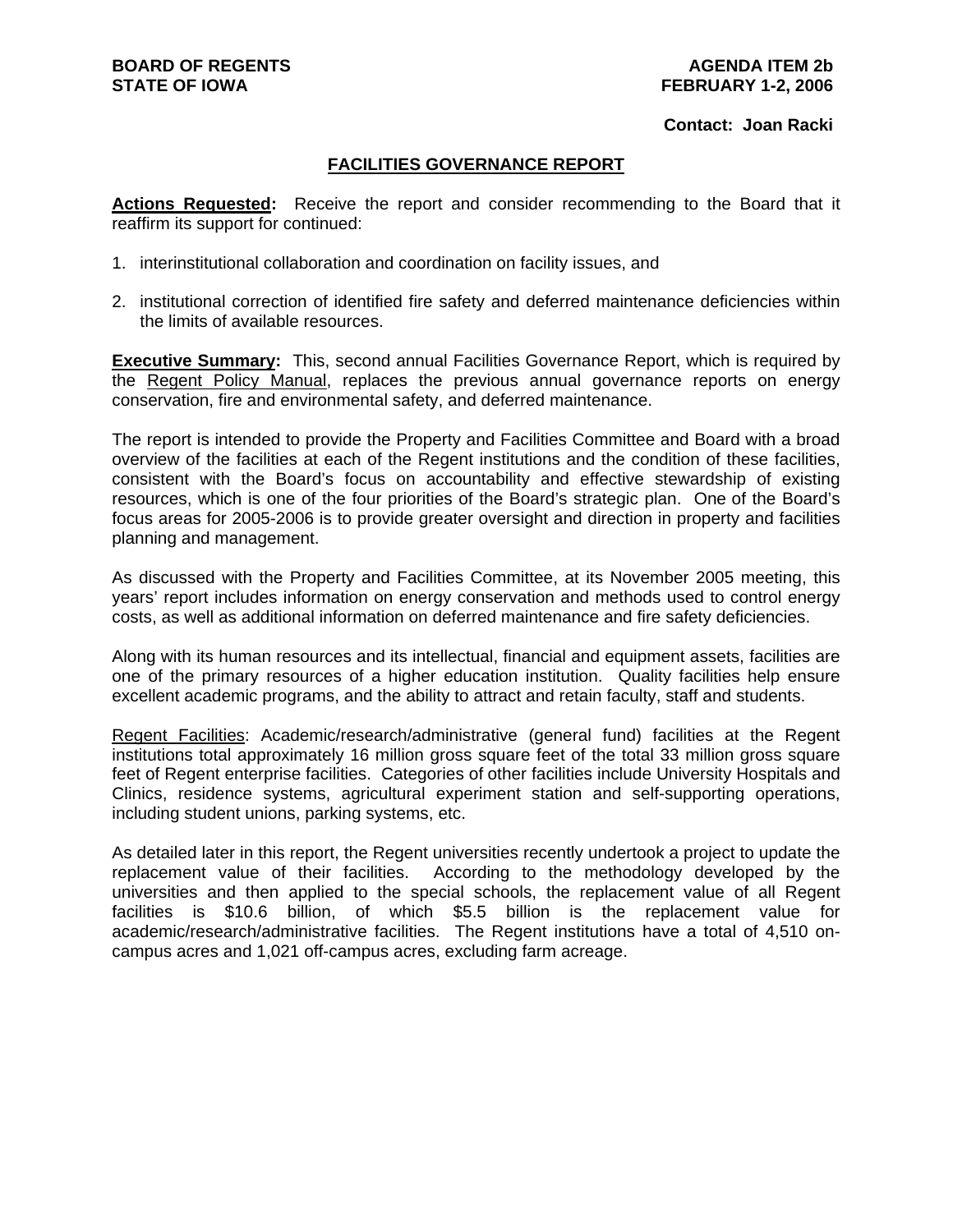#### **BOARD OF REGENTS AGENDA ITEM 2b STATE OF IOWA** PAGE 2

#### Institutional Coordination/Cooperation:

In last year's report, the universities provided an extensive list of collaborative and coordinated efforts in facilities-related areas. This collaboration allows the universities to share best practices with each other and to pool resources to investigate and pursue innovative and cost saving approaches.

The universities reported a number of new initiatives this year including the sharing of information on reducing the cost of central chilled water production and distribution; a meeting of institutional interior design personnel to discuss purchasing policies, furniture contracts and carpet recycling; and an evaluation of the benefits and potential cost savings from bidding limestone supply and ash removal for the three universities.

A listing of the new initiatives provided by the institutions as well as a listing of on-going initiatives is included in Attachment A.

#### Energy Conservation:

As described in prior energy conservation governance reports to the Board, (this is no longer a separate report), each of the Regent institutions has undertaken major efforts to reduce energy usage beginning in the 1970's. As utility costs have recently risen dramatically, the universities have re-invigorated their efforts to reduce consumption and to minimize the impact of the heating fuel cost increases. Energy management strategies have included building system and utilities infrastructure improvements, energy purchasing/use strategies and expansion of energy awareness.

In Fall 2005, the institutions reported that budgeted FY 2006 funds for utilities may not be sufficient due to significant price increases which occurred after the budgets had been approved. The shortfall could total \$2.7 million.

#### Fire and Environmental Safety Deficiencies and Deferred Maintenance:

Fire safety deficiencies (identified by the State Fire Marshal or institutional personnel) and deferred maintenance (repair or replacement of all, or a part of, an existing capital asset that was not repaired or replaced at the appropriate time because of a lack of funds) can be corrected as individual projects, incorporated into major renovations or eliminated through the demolition of structures. The Board's FY 2007 capital request of \$25 million, as approved at its September 2005 meeting, focuses on funding for individual projects to correct fire safety deficiencies and deferred maintenance. The Governor's budget for FY 2007 includes the sum of \$10 million for the Regent institutions for these items.

The State Fire Marshal's Office has identified fire safety deficiencies in general fund facilities which the institutions have estimated would cost \$3.5 million to correct; this amount is significantly lower than the \$5.7 million reported in FY 2002 as the universities have continued to correct identified deficiencies. It is important to note potentially life-threatening fire safety deficiencies identified in inspections by the State Fire Marshal's Office or institutional personnel are promptly addressed and corrected, or facilities are closed until they can be made safe. Other needed fire safety corrections, which are based upon analyses by the State Fire Marshal or the university, are prioritized for correction. Progress in correcting fire safety deficiencies will continue to be challenged by new safety standards, aging buildings, and changes in building usage.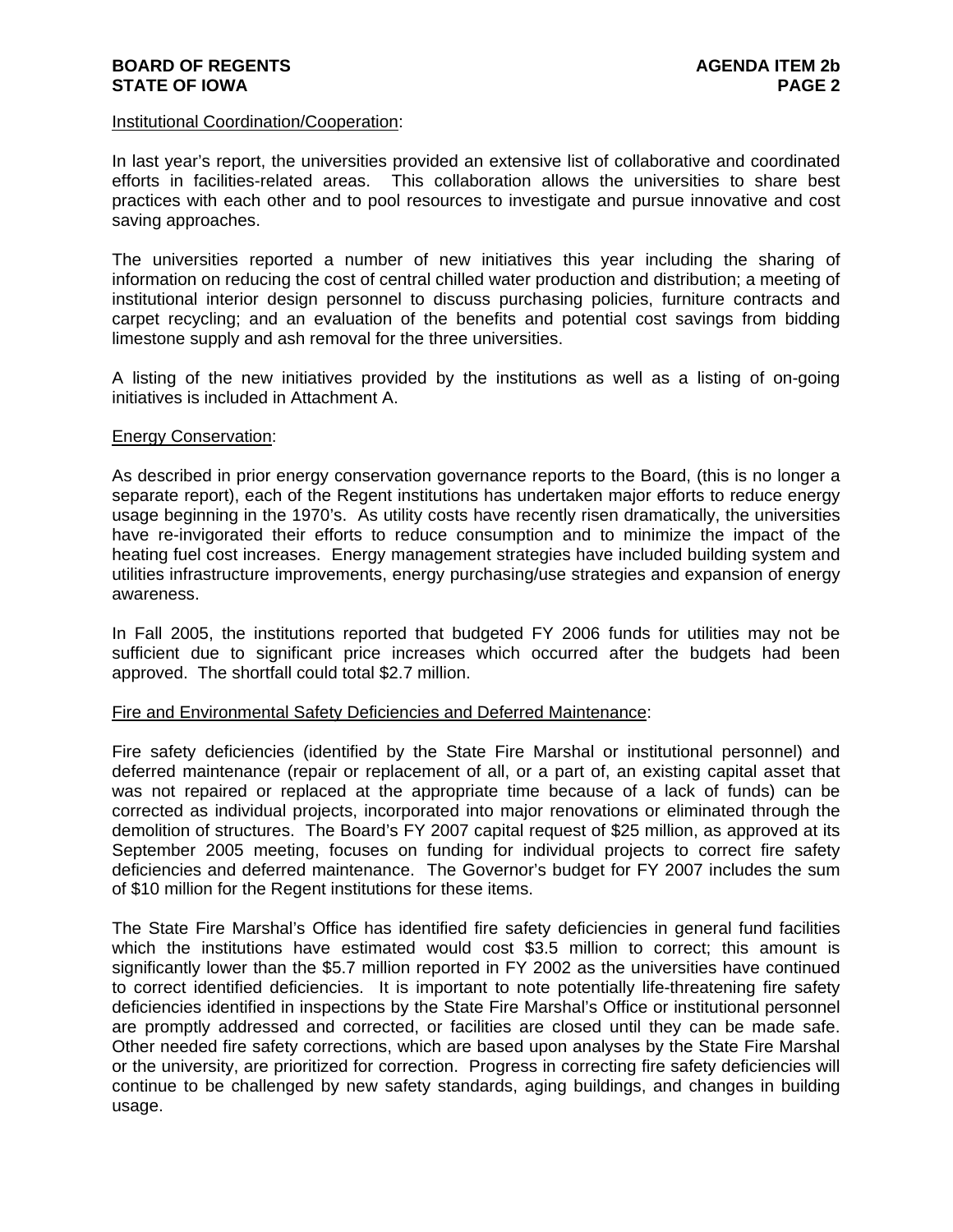The Regent institutions are reporting a total of \$405.3 million in deferred maintenance in general fund facilities and utilities. This amount is significantly higher than the amounts listed in previous reports due primarily to improved campus efforts to identify deferred maintenance items. However, the operating budget reductions of recent years have negatively impacted the ability of the institutions to reduce fire and environmental safety deficiencies and correct deferred maintenance especially since operating budget building repair, general university funds provided approximately 50% of the total dollars (\$182.9 million) expended for fire safety improvements (excluding UIHC) and individual deferred maintenance projects that were completed from FY 1993 – FY 2005. (Expenditures for individual projects included \$27.3 million to correct fire safety deficiencies and \$155.6 million to correct deferred maintenance.)

**Report Organization:** The report includes the following attachments:

| Section                                                                                                    |    |
|------------------------------------------------------------------------------------------------------------|----|
| Attachment A - Background (includes data on<br>campus square footage and acreage, capital<br>expenditures) |    |
| Attachment B – Energy Consumption and<br><b>Conservation</b>                                               | 8  |
| <b>Attachment C - Fire and Environmental Safety</b><br>and Deferred Maintenance                            | 11 |
| Table 1                                                                                                    | 17 |
| Table 2                                                                                                    | 18 |

H:\BF\2006\feb06\0206\_ITEM02b.doc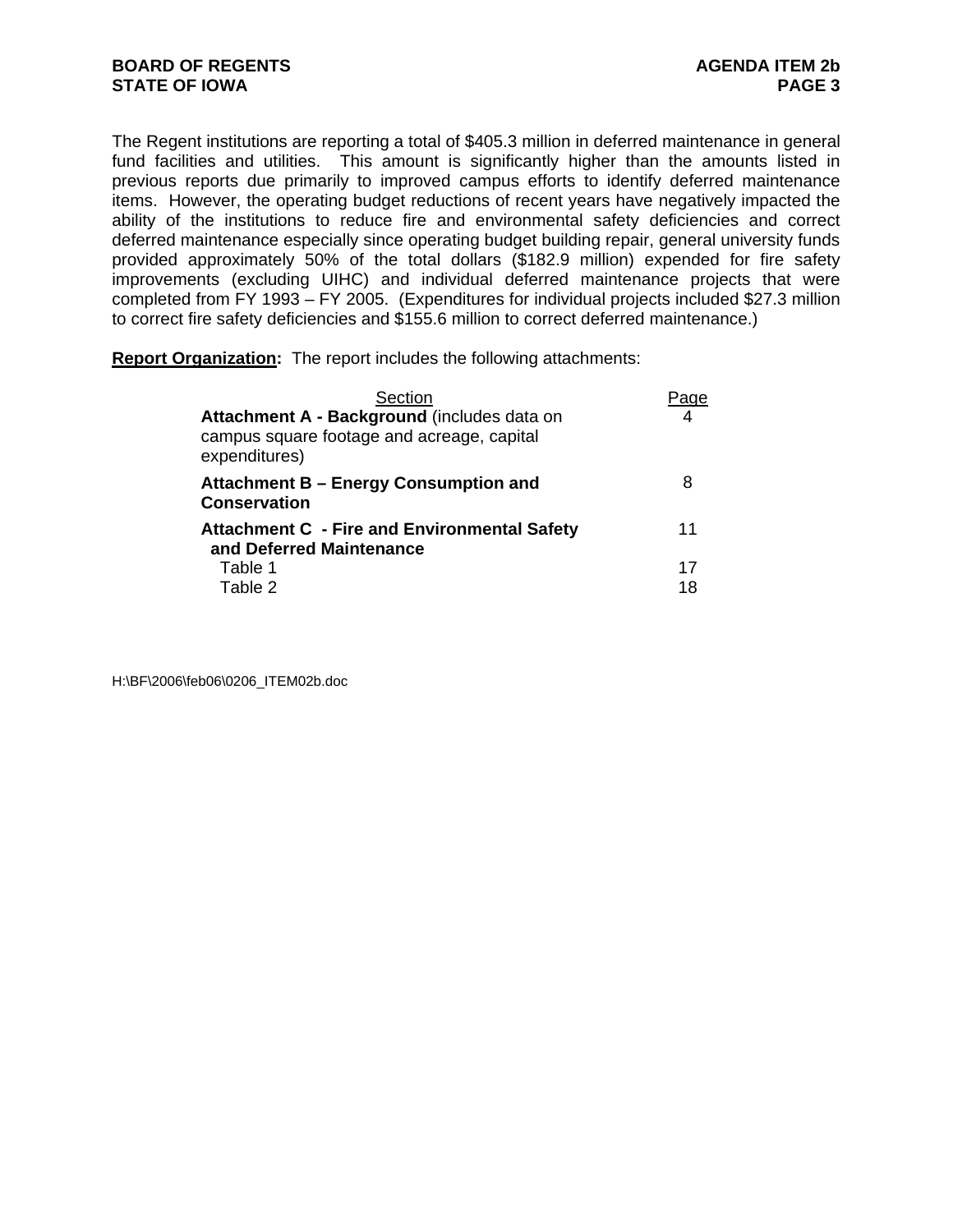#### **BACKGROUND**

**Campus Facilities:** Regent facilities total 33.3 million gross square feet; more than 22 percent of the square footage was constructed during the period 1961-1970; this construction "boom" was similar to the "boom" found among other higher education institutions in the United States.

The age of facilities is one of the factors contributing to the amount of deferred maintenance and the presence of fire safety deficiencies although the date of initial construction may only tell "part of the story as a "wet laboratory" constructed in 1985 may be out of date. The renovation of facilities provides a means to modernize campus facilities to meet current needs as well as to address deferred maintenance and fire safety deficiencies. The following table summarizes the Regent institutional total gross square footage (GSF) and academic/research/administrative (including Oakdale) total GSF by year of construction.

|                   | <b>Regent Total</b><br>Square Footage |                     | Academic/Research/<br>Administrative<br>Square Footage* |                     |
|-------------------|---------------------------------------|---------------------|---------------------------------------------------------|---------------------|
| Years             | <b>GSF</b> of Initial<br>Construction | Percent<br>of Total | <b>GSF</b> of Initial<br>Construction                   | Percent<br>of Total |
| Pre-1930          | 5,171,058                             | 15.54               | 3,752,973                                               | 22.51               |
| 1931-1950         | 1,832,376                             | 5.51                | 1,108,817                                               | 6.11                |
| 1951-1960         | 2,080,295                             | 6.25                | 879,538                                                 | 5.27                |
| 1961-1970         | 7,617,490                             | 22.90               | 2,828,603                                               | 16.96               |
| 1971-1980         | 5,681,765                             | 17.08               | 3,426,463                                               | 20.55               |
| 1981-1990         | 3,830,932                             | 11.52               | 1,664,297                                               | 9.98                |
| 1991-2000         | 4,543,779                             | 13.66               | 1,937,010                                               | 11.63               |
| $2001 - present$  | 2,509,920                             | 7.54                | 1,166,010                                               | 6.99                |
| Total             | 33,267,615                            | 100.00              | 16,673,711                                              | 100.00              |
| *Includes Oakdale |                                       |                     |                                                         |                     |

The total square footage by institution, by function, is as follows:

|                | <b>SUI</b> | ISU        | <b>UNI</b> | ISD     | IBSSS   | Total      |
|----------------|------------|------------|------------|---------|---------|------------|
|                |            |            |            |         |         |            |
| Acad. / Res. / | 6,477,769  | 6,555,595  | 2,535,489  | 381,500 | 191,507 | 16,141,860 |
| Admin.         |            |            |            |         |         |            |
| <b>UIHC</b>    | 3.397.876  |            |            |         |         | 3,397,876  |
| Residence      | 2,238,830  | 3,408,206  | 1,487,371  |         |         | 7,134,407  |
| System         |            |            |            |         |         |            |
| Oakdale        | 531,851    |            |            |         |         | 531,851    |
| Campus         |            |            |            |         |         |            |
| Agricultural   |            | 834,582    |            |         |         | 834,582    |
| Experiment     |            |            |            |         |         |            |
| Station        |            |            |            |         |         |            |
| All Other      | 2,794,525  | 2,052,998  | 379,516    |         |         | 5,227,039  |
| Total          | 15,440,851 | 12,851,381 | 4,402,376  | 381,500 | 191,507 | 33,267,615 |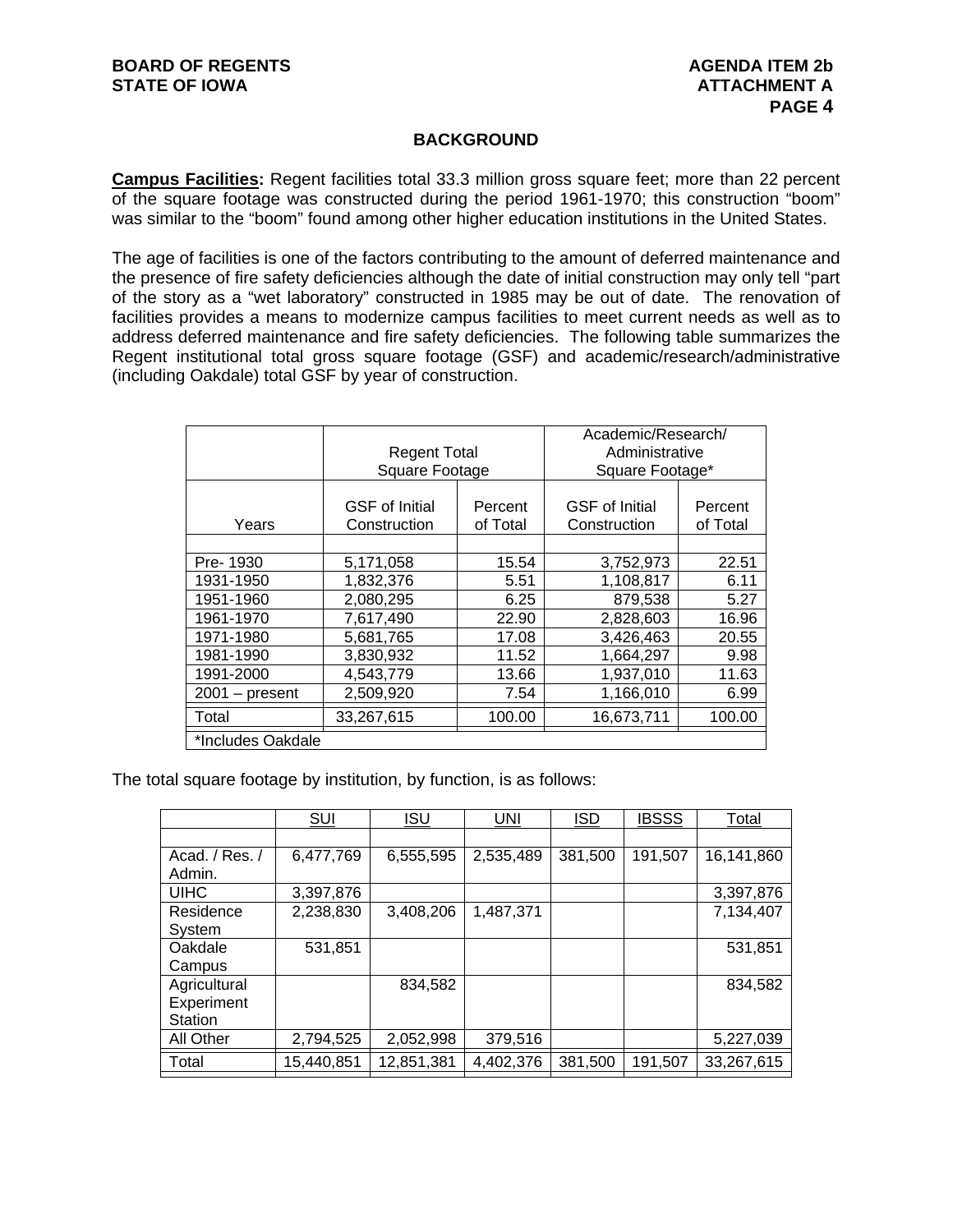# **BOARD OF REGENTS AGENDA ITEM 2b STATE OF IOWA ATTACHMENT A**

**Campus Acreage:** The Regent institutions have, in total, 4,510 on-campus acres and 1,021 offcampus acres, excluding farm acreage. The following table summarizes the acreage by institution.

|              | On-Campus | Off-Campus |
|--------------|-----------|------------|
| Institution  | Acreage   | Acreage    |
| SUI          | 1,983     | 449.0*     |
| <b>ISU</b>   | 1,503     | 481.0**    |
| UNI          | 934       | 7.5        |
| <b>ISD</b>   | 35        | 68.0       |
| <b>IBSSS</b> | 55        | 15.0       |
| Total        | 4,510     | 1,020.5    |

\* Macbride Nature Center and Hills Observatory

\*\* Applied Science Complex, Arboretum,

Southwest Athletic Complex, East of SE Intramural Fields, and ISU Research Park

In 1996, Iowa State University prepared a Land Management Plan for the campus and Ames area agricultural properties. This plan, which was approved by the Board of Regents, has served as a guide to a program-driven land management approach in the Ames area, including land sales, acquisitions, and leasing arrangements.

**Capital Expenditures:** Since FY 2001 the Regent institutions have spent more than \$970 million for capital projects with project costs exceeding \$250,000.

The following table compares institutional expenditures for FY 2001 – FY 2005. The data are from status reports filed with the Board Office by the institutions.

|                                                                       |      | Projects with Costs Exceeding \$250,000 - All Funds* |      |                  |      |         |      |         |      |         |
|-----------------------------------------------------------------------|------|------------------------------------------------------|------|------------------|------|---------|------|---------|------|---------|
|                                                                       |      |                                                      |      | (\$ in millions) |      |         |      |         |      |         |
|                                                                       |      | FY 2001                                              |      | FY 2002          |      | FY 2003 |      | FY 2004 |      | FY 2005 |
|                                                                       | #    |                                                      | #    |                  | #    |         | #    |         | #    |         |
|                                                                       | Proj | Exp                                                  | Proj | Exp              | Proj | Exp     | Proj | Exp     | Proj | Exp     |
|                                                                       |      |                                                      |      |                  |      |         |      |         |      |         |
| SUI                                                                   | 238  | \$90.3                                               | 230  | \$95.1           | 180  | \$79.5  | 199  | \$119.3 | 183  | \$167.6 |
| <b>ISU</b>                                                            | 84   | 61.5                                                 | 69   | 54.8             | 74   | 75.3    | 58   | 82.3    | 60   | 45.7    |
| <b>UNI</b>                                                            | 45   | 19.8                                                 | 29   | 10.3             | 28   | 26.6    | 25   | 22.2    | 27   | 21.7    |
| Total                                                                 | 367  | \$171.6                                              | 328  | \$160.2          | 282  | \$181.4 | 282  | \$223.8 | 270  | \$235.0 |
| * As submitted by the institutions on capital project status reports. |      |                                                      |      |                  |      |         |      |         |      |         |

The expenditures are from all sources of funds including capital appropriations; building renewal (repair) funds; institutional road funds; gifts and grants; income from treasurer's temporary investments; proceeds of academic building, dormitory, telecommunications, and other revenue bond issues; and university hospitals building usage funds and revenue bonds.

**Institutional Cooperation / Coordination:** The Regent universities have, for a number of years, worked together and coordinated efforts related to facilities. This collaboration allows the universities to share with each other best practices and to pool resources to investigate and pursue innovative and cost saving approaches. Iowa State University Facilities Planning and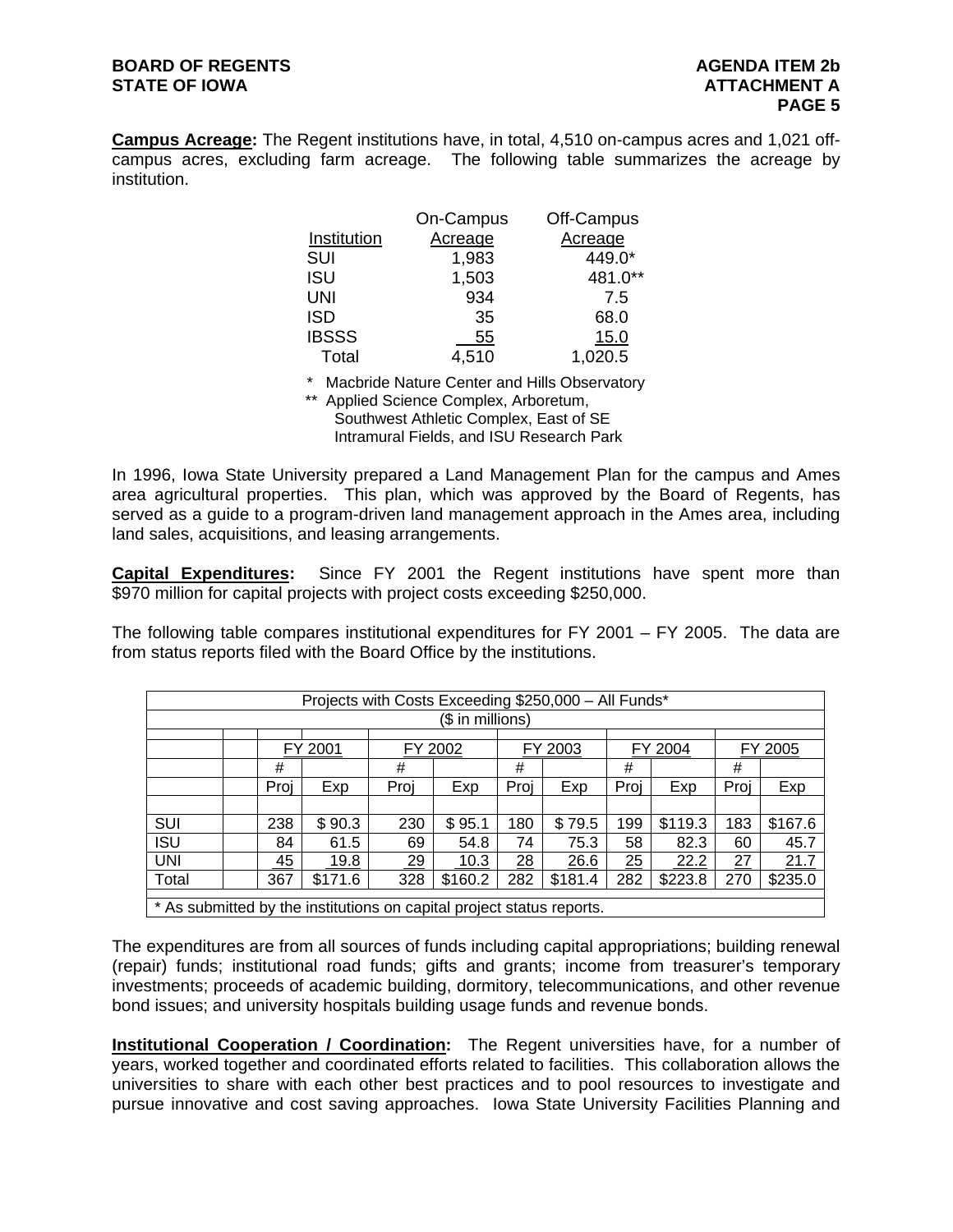Management is responsible for the administration of capital projects at the two special schools and provides technical consultation as needed.

In last year's report, the universities provided an extensive list of collaborative and coordinated efforts in facilities-related areas. Some of the items included on the list were:

- The utilities departments of the three universities meet quarterly to share ideas/problems and to collaborate on all matters related to utilities.
- University project design and construction management staff and Board Office staff meet on a regular basis (usually every three months) to discuss design, general construction, and construction administration issues.
- One representative from each of the universities and the Board Office meet at least twice a year with the Master Builders of Iowa to discuss general construction issues.
- Design staff from the three universities and the Iowa Department of Natural Resources collaborated to assemble a resource document on sustainable design.
- The three universities share a boiler-water chemical treatment contract with NALCO Chemical Company and an environmental emissions testing services contract with Comprehensive Emissions Services; both contracts are administered by Iowa State University.
- The University of Iowa's fuels testing services contract with Standard Laboratories includes the option to add other Regent institutions at their discretion.
- The University of Iowa and Iowa State University are members of the Higher Education Facilities Management Association (HEFMA), which meets three times a year.
- Space planning personnel from the three universities consult throughout the year.
- Facilities managers and Human Resources staff from the three universities have collaborated to review and/or develop new and revised classifications that allow for staff development and career paths for facilities personnel.

Some of the new initiatives among the universities undertaken in the last year include:

- The Regents Code Review Team, with members from the three Regent universities and the Board Office, was formed; the "team" conducted extensive research in various building, fire and life safety codes and made a recommendation to the State Building Code Director in cooperation with the State Fire Marshal's Office; the recommendation was favorably received.
- The three universities plan to establish annual meetings, beginning in spring 2006, for personnel from custodial services, building maintenance, campus services and building access services; the three universities will share ideas, problems and best practices for these operations.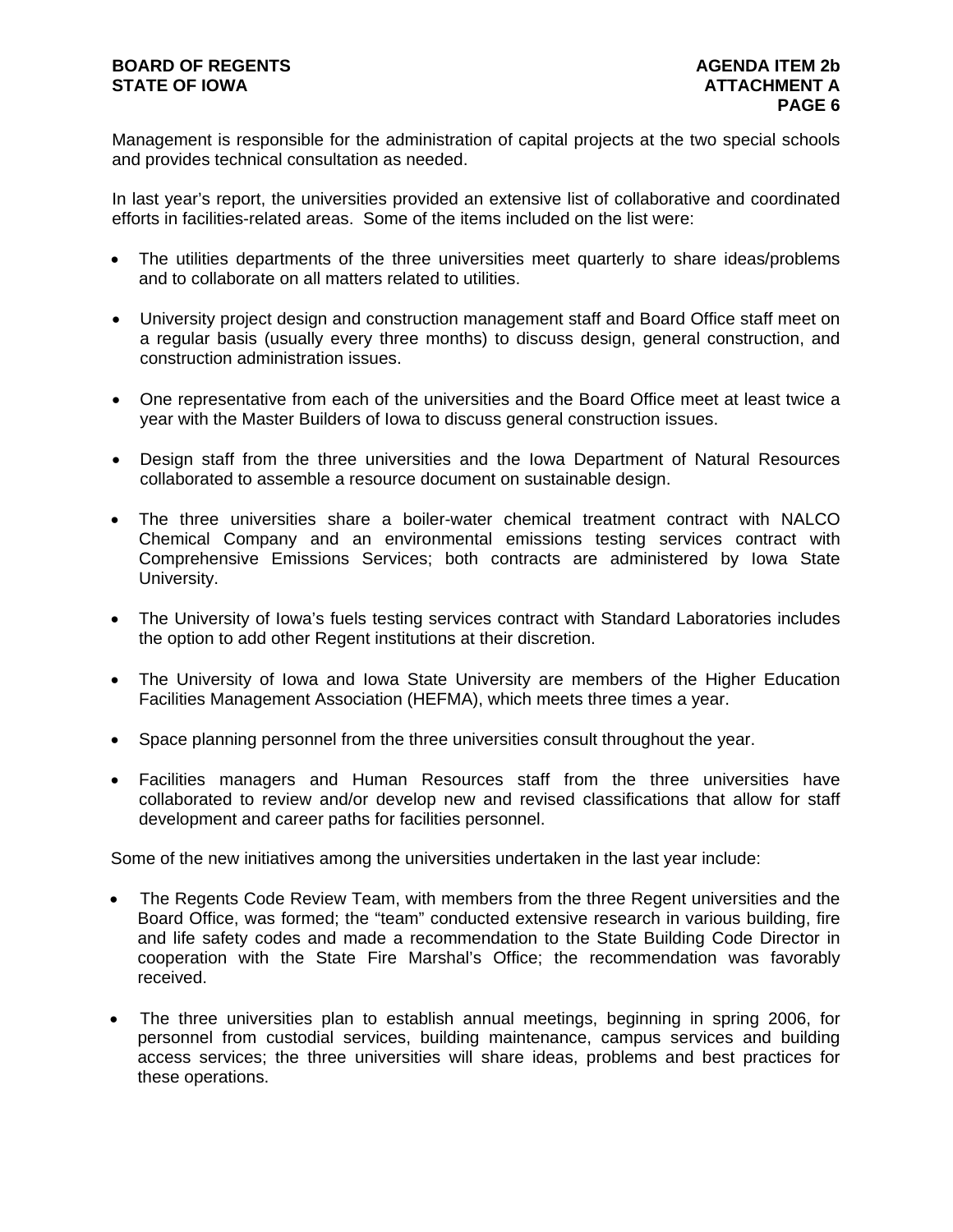# **BOARD OF REGENTS AGENUS AGENDA ITEM 2b STATE OF IOWA ATTACHMENT A**

The three universities collaborated and developed a new, uniform facilities replacement value methodology. These values which were used to determine the replacement values of facilities included in this report are as follows:

| Level   | Tvpe                                | <b>Description</b>                                                                                       | Value     |
|---------|-------------------------------------|----------------------------------------------------------------------------------------------------------|-----------|
| Level 1 | Laboratory Intensive                | more than 50% of space teaching and research<br>activity requiring high end utilities and equipment      | \$450/GSF |
| Level 2 | Mixed Laboratory                    | less than 50% of space with teaching and research<br>activity requiring high end utilities and equipment | \$350/GSF |
| Level 3 | Administration/Office/<br>Classroom | dry space with large number of occupants/users                                                           | \$300/GSF |
| Level 4 | Service and Support                 | production activities with small number of<br>occupants/users                                            | \$200/GSF |
| Level 5 | Warehouse/Shop/Storage              | limited services                                                                                         | \$100/GSF |

- The facilities management departments and the Board Office coordinated the development of definitions pertaining to the total cost of facilities ownership; including capital renewal, operating costs, and facilities replacement value.
- Representatives from the University of Iowa visited Iowa State University to exchange information on reducing the cost of central chilled water production and distribution.
- The first meeting for Interior Design staff for the three universities was hosted by the University of Iowa to discuss purchasing policies, furniture contracts and carpet recycling.
- The three universities are evaluating the benefits and potential cost savings from bidding limestone supply and ash removal for all three institutions.
- The University of Northern Iowa is utilizing "Active Project" hosted by Iowa State University to facilitate collaboration and communication between team members on capital construction projects.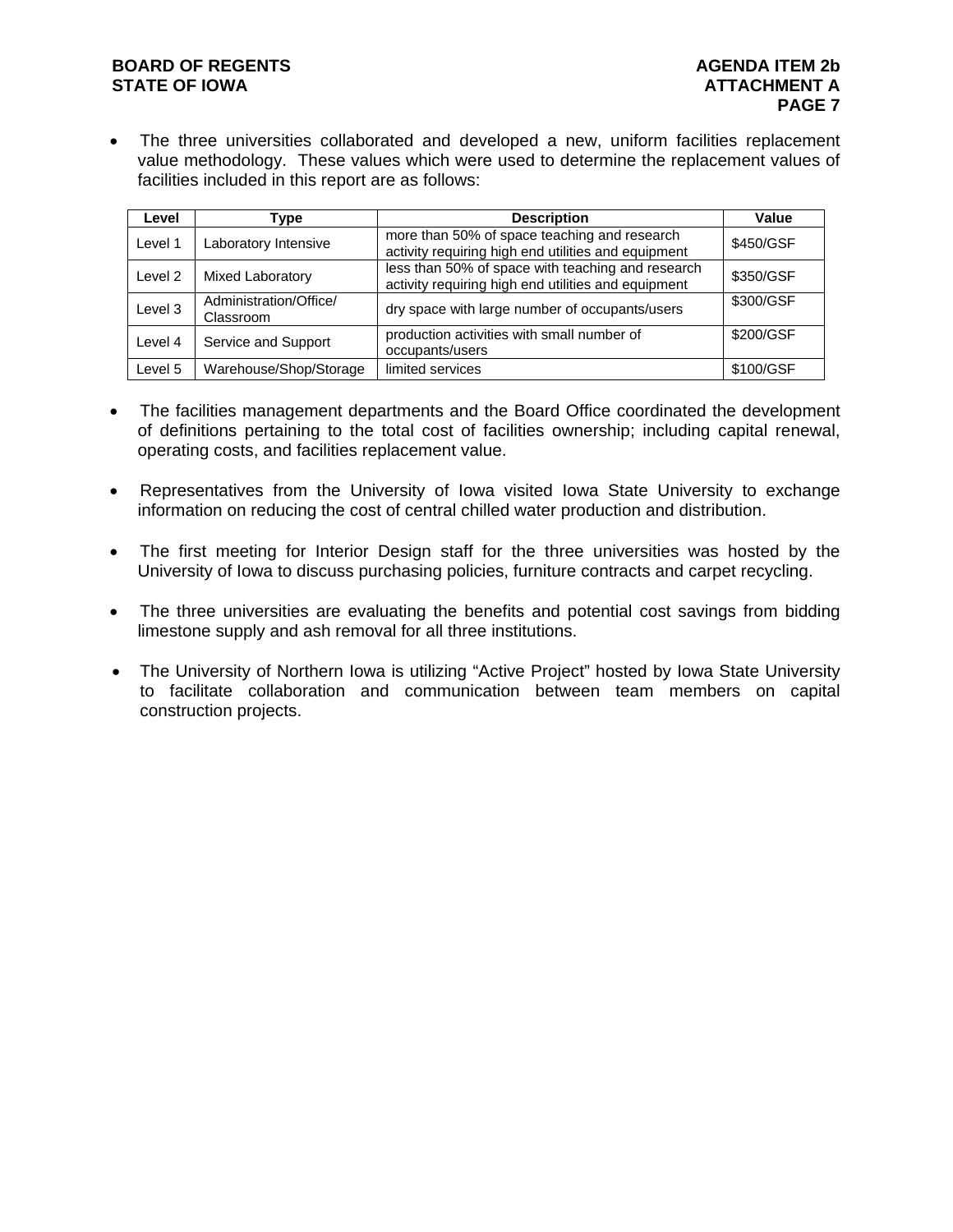#### **ENERGY CONSUMPTION AND CONSERVATION**

The Regent institutions are aggressively pursuing methods to reduce energy consumption and energy costs. In April 2005, Governor Vilsack issued Executive Order #41 which directed, among other items, for all agencies to identify and implement energy efficiency measures and to reduce energy consumption per square foot per degree day in all conditioned facilities by an average of 15% by 2010, relative to 2000 levels. The Order also directs state agencies to obtain at least 10 percent of their electricity from renewable energy sources and to buy energyefficient equipment.

The following is a very brief summary of the information provided by the institutions; further information is available in the university reports available from the Board Office.

#### **University of Iowa**

The University reports that it is undertaking an aggressive approach to reducing the amount of energy consumed in its facilities, including initiation of several energy management strategies: building system and utilities infrastructure improvements, energy purchasing/use strategies, and development of increased energy awareness. These activities contributed to a reduction in energy costs (from what would have been) of approximately \$400,000 in FY 2005. The University is currently estimating that FY 2006 utility costs may exceed the amounts budgeted by \$1.2 million, primarily due to increased costs for natural gas.

The campus-wide energy system improvements involve an examination of specific energy systems, such as lighting, chilled water and steam, and identifying both design standards and energy conservation measures that can be implemented on a campus-wide basis. The University initiated chilled water optimization projects in FY 2005 in both UIHC and general fund buildings to reduce energy consumption and to delay the need to build additional chilled water capacity. The lighting standards study, funded by the MidAmerican Energy Advantage Program, will provide lighting standards and specifications for new construction and retrofit projects; identify lighting efficiency projects for existing buildings, and provide commissioning guidelines to ensure correct lighting installation and energy efficient operation. A steam trap maintenance program was initiated in FY 2005 to correct improperly functioning steam traps that waste steam and overheat spaces.

Building energy audits focus on collecting information about energy usage and costs for each building, compiling an overview of the building energy systems and the capabilities of the building automation systems, and determining which buildings warrant more detailed studies.

Promoting energy awareness across campus was largely propelled by the Energy Conservation Advisory Council, which was formed to plan, develop, and review progress toward the energy conservation initiatives. Partnerships were developed with campus departments and service providers.

In FY 2003, the University partnered with Quaker Oats (Cedar Rapids plant) to use unprocessed oat hulls (the outer shell of an oat grain that remains after the soft, proteincontaining core has been removed by milling the grain) in a circulating fluidized bed boiler. Since January 2003, this project has displaced 51,472 tons of coal with biomass. Fuel savings (compared to the equivalent cost of coal) since the beginning of the program total \$1.5 million, with \$609,000 of savings occurring in FY 2005.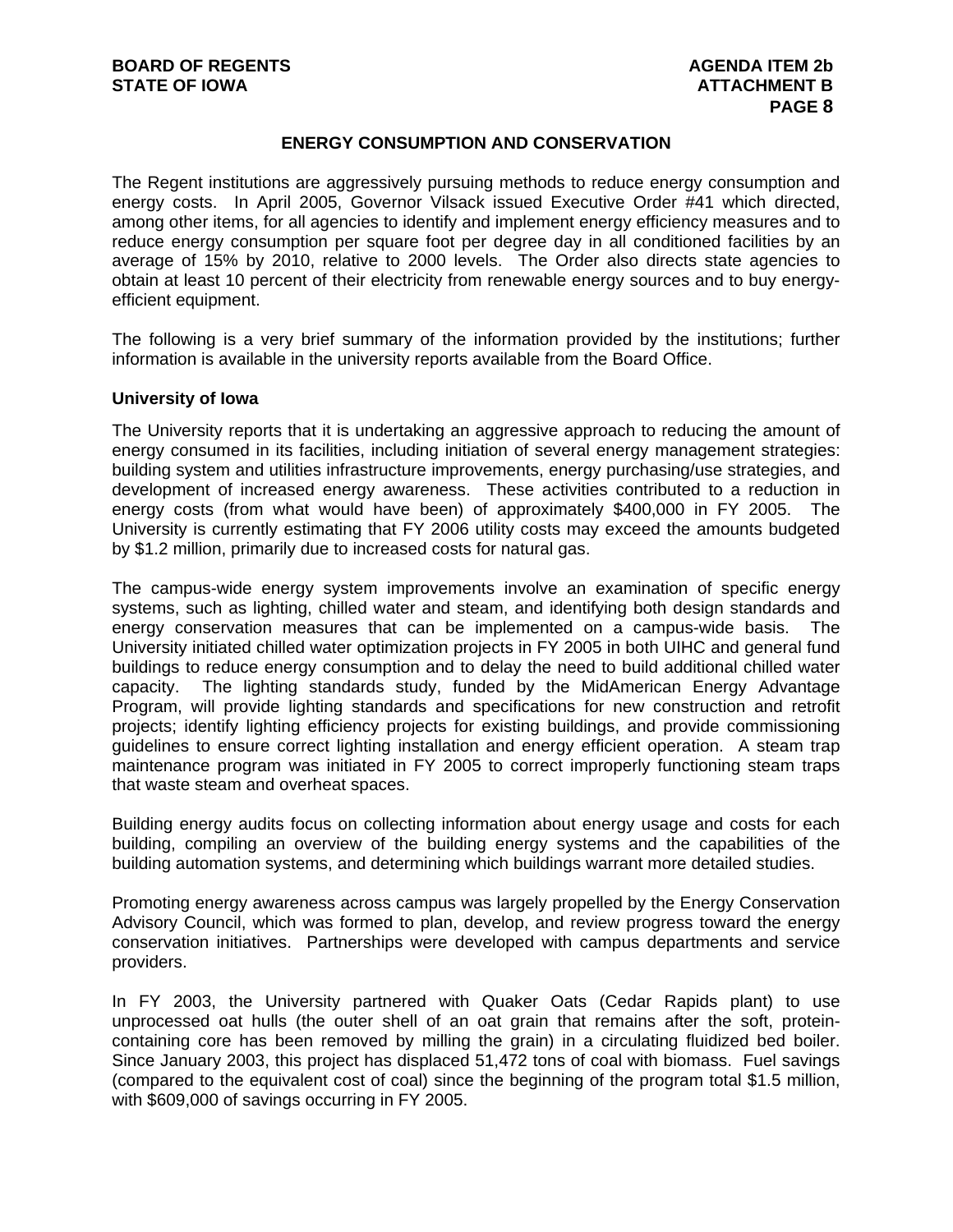## **BOARD OF REGENTS AGENUS AGENDA ITEM 2b STATE OF IOWA ATTACHMENT B**

More information can be obtained from the University's energy web site http://energy.uiowa.edu/.

#### **Iowa State University**

Iowa State University is in the fifth year of a comprehensive energy conservation initiative. Under this program, the University reports that it has saved approximately \$4.5 million in three years compared to the average cost of utilities in the three years prior to commencement of the energy initiative.

Under the energy conservation program, building specific energy plans were developed. These plans are posted on an energy web page http://www.fpm.iastate.edu/utilities/energyefficiency/ with energy conservation suggestions, frequently asked questions, and progress benchmarks.

The initial building specific energy plans called for idling heating, ventilating and air conditioning (HVAC) equipment during off-hours, and revised temperature standards to 68 degrees during the day in winter and 78 degrees during the day in summer. An exemption process existed whereby sensitive research activities could request more restrictive environmental criteria to protect their activities.

The University reports that the exemptions have been accumulating and savings in FY 2005 fell below the goals. To re-invigorate the program, space temperature requirements are being "relaxed" to 70 degrees in the winter and 76 degrees in the summer; at the same time, all existing exemptions have been eliminated. The University believes that these actions will once again engage building occupants and encourage fuller participation in the University's energy conservation goals.

The University estimates that the FY 2006 potential shortfall in its utility budget (predicted costs compared to budget) is \$1.447 million. FY 2006 shortfalls will be absorbed by the utility enterprise and will become a factor in establishing FY 2007 budgets and rates.

#### **University of Northern Iowa**

The University reports that it continues to implement unoccupied energy cycle programs during evenings, weekends, and holidays to optimize energy use on campus. Load-shedding efforts typically take place in August/September each year to assist in controlling electrical peaks. Lights and equipment controlled by the campus building automation system have been turned off or slowed down during severe warm weather, which has been useful in avoiding new electrical peaks. Expanding load-shedding efforts that include campus involvement through the use of peak alert notifications via email is being pursued.

The University has been using petroleum coke in one of its boilers for a number of years. The FY 2005 cost savings from using petroleum coke compared to coal is estimated at \$212,000. The University is also investigating the possible use of wood pellet waste, sawdust and shredded railroad ties. The University also reports that it has contacted Cedar Falls Utilities to determine what partnering options exist for the use of alternative energy.

One of the goals of a University Committee for Sustainable Environment, which is being formed, will be to promote energy conservation on the campus.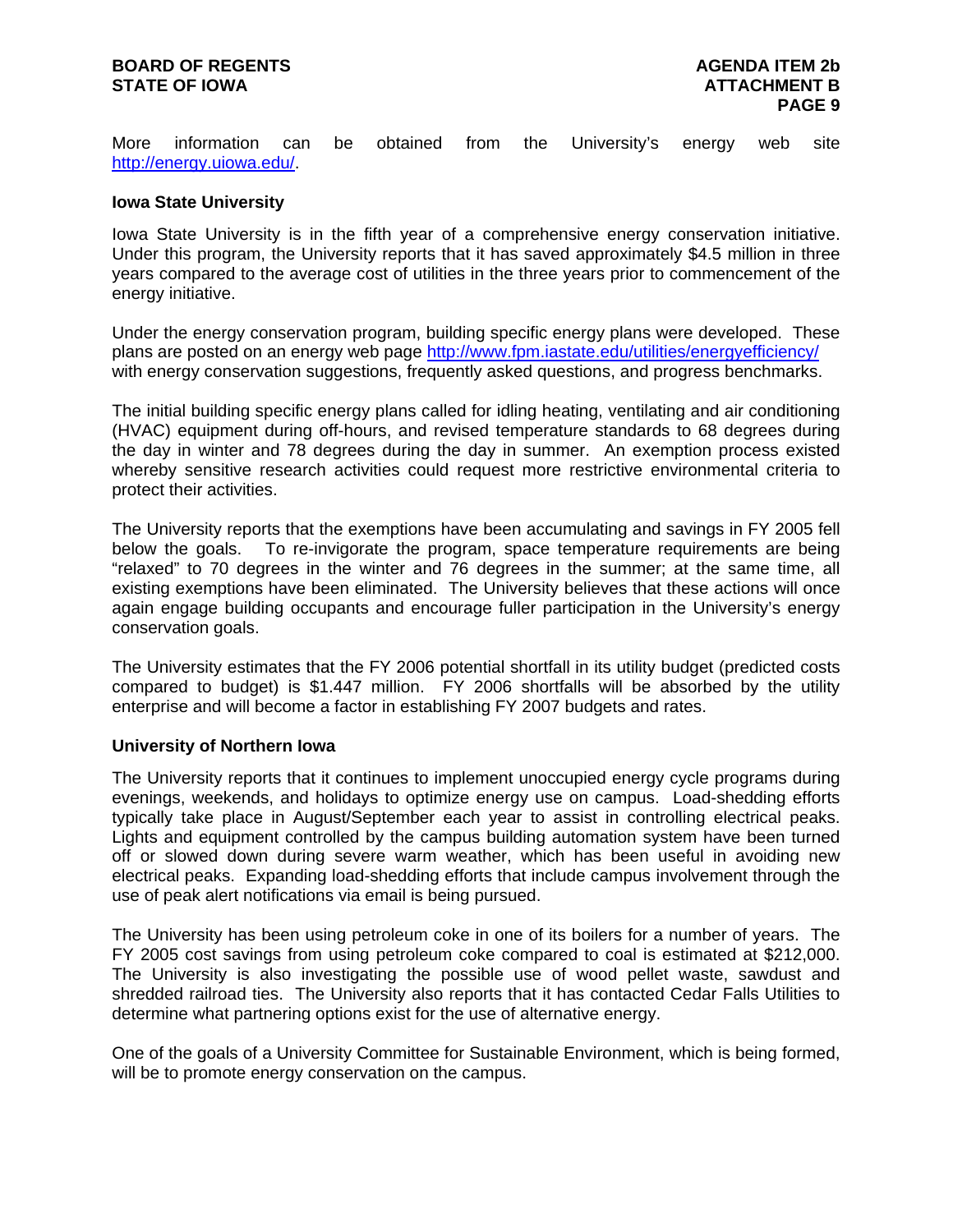Lighting audits and analyses are in progress to identify areas where newer lighting technologies are economically feasible.

#### **Iowa School for the Deaf**

The School reports that the price of natural gas is averaging approximately 75% more than in FY 2005. While the School has made significant efforts to reduce its consumption it reports that it will need to reallocate from unfilled staff positions and/or building repair and maintenance funds to cover any shortfalls in its FY 2006 utility budget.

A number of years ago the boilers in the School's Power Plant were replaced, with the new units being appropriately sized for the campus heating/cooling load as well as being more energy efficient. The School reduced its natural gas consumption in FY 2005 to 65% of the level of FY 2000.

Some of the initiatives to maintain and further reduce consumption include: major window replacements; changed design standards for roofing replacement projects; repair and replacement of thermal pipe insulation; installation of isolation valves, allowing for area shutdown; continuation of the installation of more efficient lighting bulbs and ballasts; installation of stand-alone kitchen equipment, alleviating the need to run the central boiler plant during temperate conditions; reduction of classroom and administration building temperatures during the winter heating season; and installation of occupancy sensors in restrooms.

The School also entered into a cooperative energy efficiency awareness program with MidAmerican Energy to foster a heightened level of awareness among School stakeholders.

#### **Iowa Braille and Sight Saving School**

The School reports that its recent efforts to reduce energy consumption through conservation and efficiency improvements continued during FY 2005. However, usage was up even though the heating and cooling loads were less than the prior year, demonstrating, according to the School, that its energy conservation efforts were probably not as intense as in the past.

One of the goals of the recently completed installation of the geothermal system in Rice Hall was to add central cooling to the building without adding to the overall campus energy usage. The School reports that its decision to install the geothermal system is paying off as natural gas prices have been increasing.

The School will continue to make every effort possible to conserve energy through operating practice improvements and energy efficiency upgrades. Energy improvements during the most recent fiscal year and those planned for the future include: unoccupied space energy conservation, steam trap maintenance, installation of a geothermal heat pump system in the Main building, lighting efficiency improvements, installation of heat pump in Rich Hall to heat domestic water using the existing geothermal loop, and planned installation of three geothermal heat pumps in the Natatorium.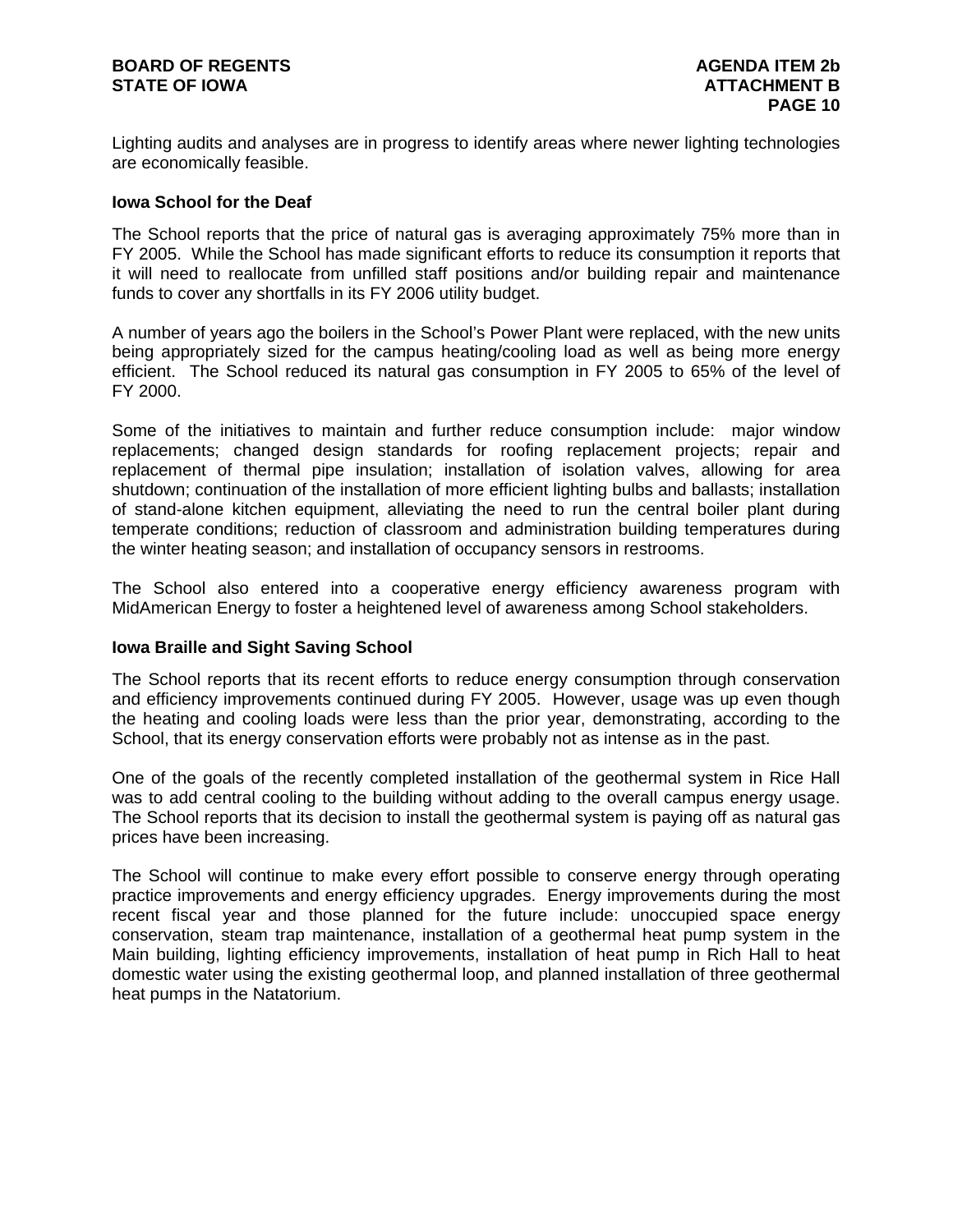# **FIRE AND ENVIRONMENTAL SAFETY AND DEFERRED MAINTENANCE**

#### **Background:**

#### **Fire and Environmental Safety**

Fire and environmental safety standards are established by several agencies, including the State Fire Marshal, and federal and state governmental regulatory entities. The State Fire Marshal's Office identifies deficiencies during biennial campus inspections, or campus personnel note the deficiencies. Potentially life-threatening deficiencies are promptly addressed and corrected, or facilities are closed until they can be made safe.

Lesser risks are prioritized using multiple factors including hazard assessments and regulatory requirements. Corrective work is undertaken as funds are available or the fire safety improvements may be accomplished as part of a renovation project. Each year, there are subtractions to the list as work is accomplished. Additions to the list can result from the altered use of a space, which changes the applicable code requirements, or the new identification of a deficiency due to different interpretations of the code.

Each Regent institution cooperates with the State Fire Marshal in establishing fire safety priorities, and each institution has a systematic method for determining the priority of fire safety improvements to be undertaken. Citations from the State Fire Marshal can be classified as (1) user, (2) maintenance, or (3) other deficiencies.

- 1. User deficiencies are housekeeping or procedural items such as the use of a doorstop to prop open a door or storage of an item in a hall.
- 2. Maintenance items usually require no design and minimal expenses per item, such as door repairs. These are corrected utilizing physical plant / facility management personnel and funds.
- 3. Other deficiencies, the correction of which requires an outlay of funds beyond the capability of facility management maintenance funds, are prioritized.

In addition to fire safety deficiencies identified by the State Fire Marshal, environmental safety deficiencies are identified by campus personnel and regulatory entities. Environmental safety issues include asbestos, lead, underground storage tanks, spill prevention control and countermeasure plans, storm water pollution protection plans, polychlorinated biphenyl's (PCB's), mercury, the clean air act, and radioactive sites.

#### **Deferred Maintenance**

For a number of years, the institutions and Board Office have used the following common definition: Deferred maintenance is the repair or replacement of all, or a part of, an existing capital asset that was not repaired or replaced at the appropriate time because of a lack of funds.

Deferred maintenance is dependent upon time and is sometimes referred to as "capital renewal backlog.". Replacement of a building or infrastructure system or component when it should be replaced is building renewal, not deferred maintenance. Deferred maintenance results from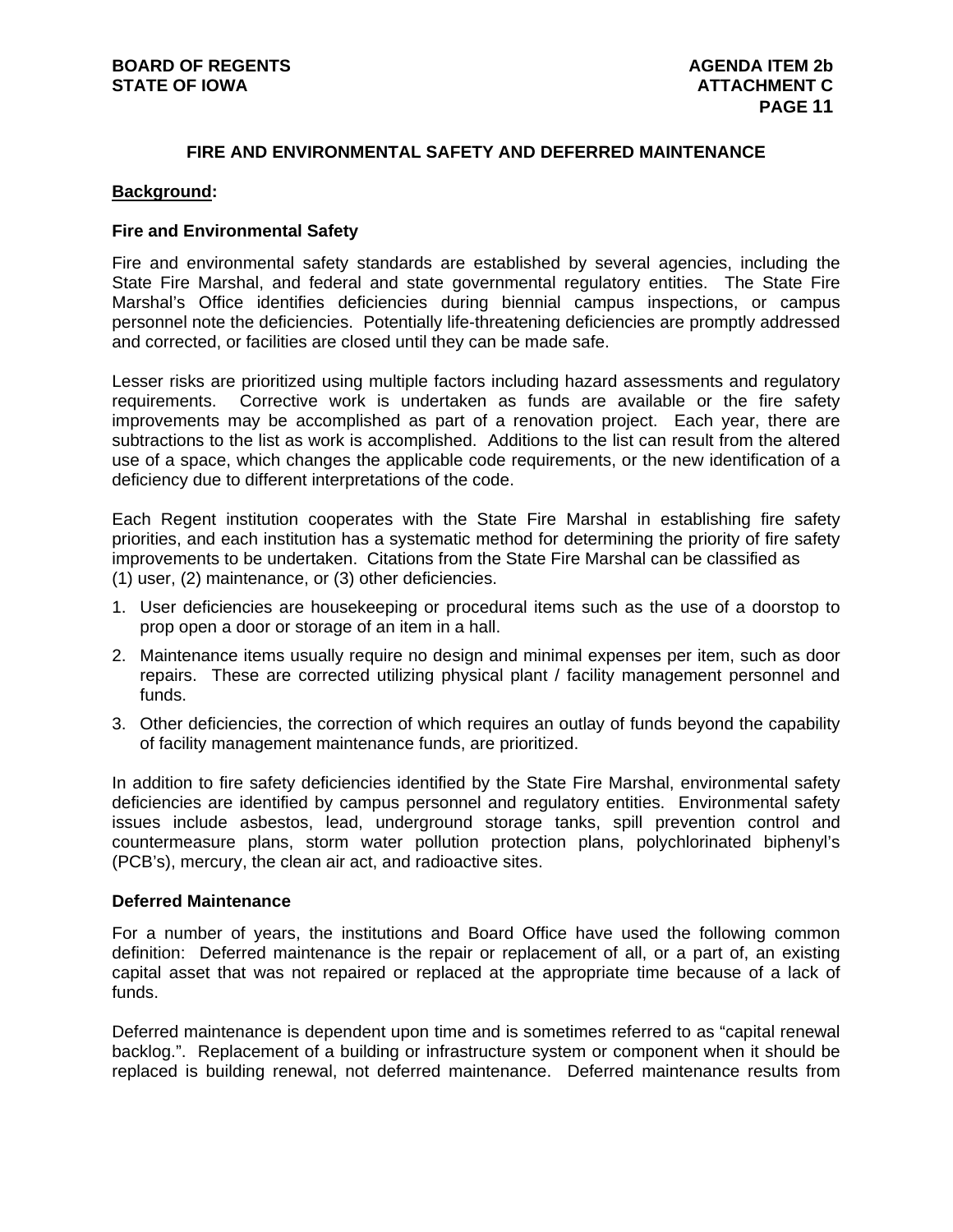# **BOARD OF REGENTS AGENUS AGENDA ITEM 2b STATE OF IOWA ATTACHMENT C**

inaction on normal maintenance, including planned and preventive maintenance; and renewal and replacement projects.

Adequate funding of regular maintenance can significantly extend the useful lives of facilities and their components. Adequate funding of building renewal is also needed to replace building components.

Deferred maintenance in higher education is a national problem and is partially the result of building booms that occurred during the 1960s and 1970s. The facilities built at that time have aged and many of their component systems have reached the end of their design lives or have become obsolete.

#### **Funding Sources**

The Regent institutions have made major efforts to correct fire and environmental safety issues and deferred maintenance over the last several years and have received significant state assistance.

The major funding sources for fire safety and deferred maintenance projects completed from FY 1993 through FY 2005 at the universities (excluding UIHC) and special schools are summarized below:

| <b>Fund Sources</b>                                                                                          | Fire & Environ.<br>Safety | Deferred<br>Maintenance* | Total           |
|--------------------------------------------------------------------------------------------------------------|---------------------------|--------------------------|-----------------|
|                                                                                                              |                           |                          |                 |
| <b>General Fund Operating Budget Building</b><br>Renewal (Repair Funds)                                      | \$13.2 million            | \$79.0 million           | \$92.2 million  |
| Utility Renewal and Replacement Funds<br>(restricted funds)                                                  |                           | 33.7 million             | 33.7 million    |
| Proceeds from Academic Building<br><b>Revenue Bonds and Capital</b><br>Appropriations, (restricted funds)    | 8.0 million               | 16.1 million             | 24.1 million    |
| Income from Treasurer's Temporary<br>Investments (restricted funds)                                          | 5.4 million               | 12.6 million             | 18.0 million    |
| Other                                                                                                        | 0.7 million               | 14.2 million             | 14.9 million    |
| Total                                                                                                        | \$27.3 million            | \$155.6 million          | \$182.9 million |
| Includes only individual deferred maintenance items and not those corrected as part of major<br>renovations. |                           |                          |                 |

#### **Major Sources of Funding FY 1993 – FY 2005**

#### **Building Repair Budgets**

As summarized in the table above, operating budget building repair, general university funds provided approximately 50% of the total dollars expended for fire safety improvements and individual deferred maintenance projects completed from FY 1993 – FY 2005. Thus, adequate funding in the operating budgets for building renewal (repair) is a critical factor in reducing fire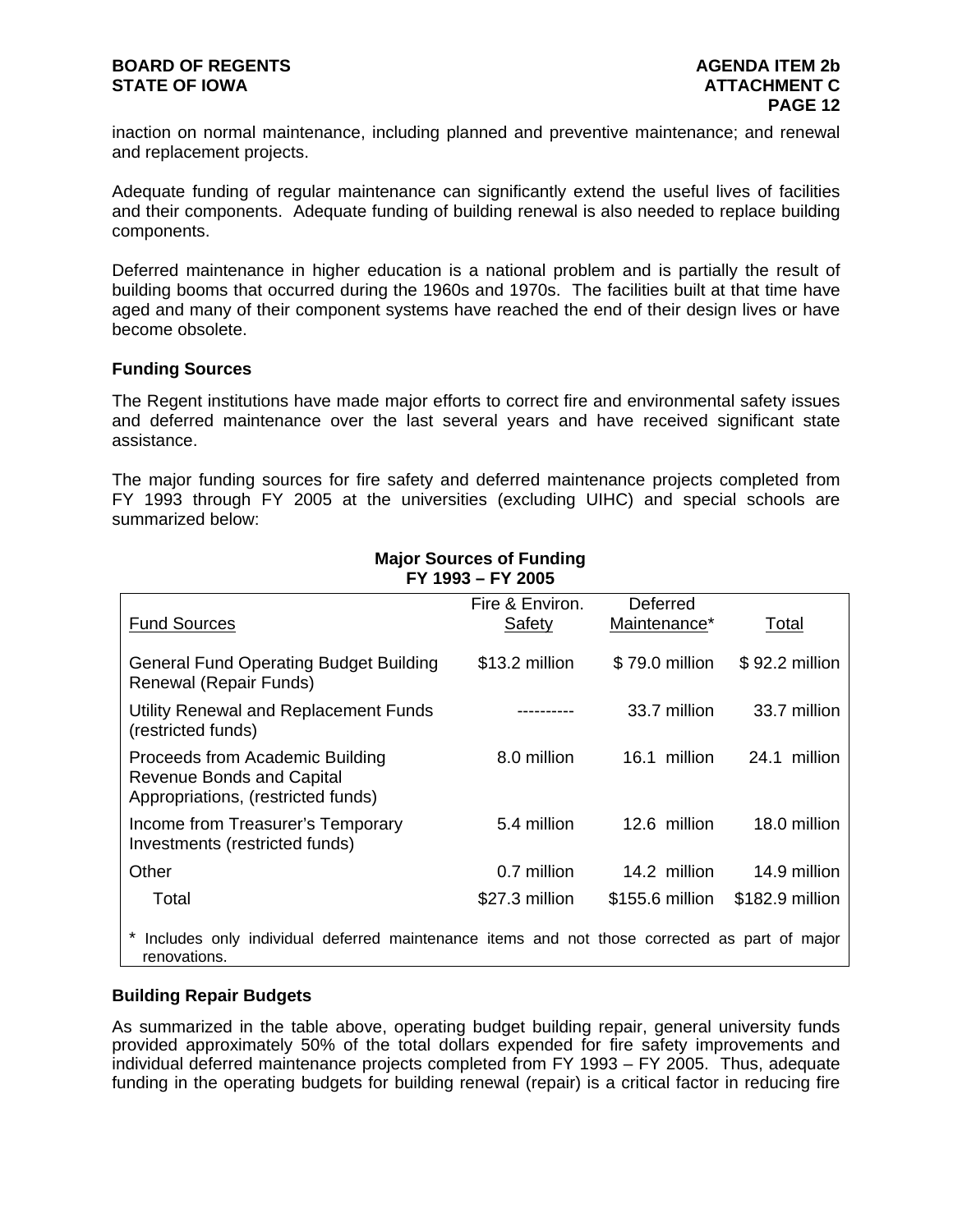# **BOARD OF REGENTS AGENUS AGENDA ITEM 2b STATE OF IOWA ATTACHMENT C**

and environmental safety deficiencies and current deferred maintenance, and minimizing future facility needs.

Due to significant budget reductions, Regent general education, operating budget building repair expenditures declined, in total, from a high of \$20.3 million in FY 2000 to a budgeted amount of \$14.9 million in FY 2006, as shown in the following graph. Adjusting for inflation, which in the construction industry has recently been significant, would reduce the \$14.9 million in FY 2006 to approximately \$12.5 million (based on a 2000 base).



# **General Operating Fund Expenditures for Building Repairs All Regent Institutions (excluding UIHC) (current dollars)**

\*FY 2006 budgeted amount as approved by Board in August 2005.

The FY 2006 budgeted amount represents approximately 0.27% of the estimated \$5.5 billion replacement value of the university and special school general educational facilities and utilities. According to national standards, this percentage should, at a minimum, be equal to 1% of the replacement value of the facilities to prevent their further deterioration.

# **Analysis:**

The budget reductions of recent years have hindered the institutions' abilities to correct fire and environmental safety deficiencies and have resulted in increased deferred maintenance. Maintenance cycles and preventative maintenance activities have been delayed or eliminated, placing buildings and occupants more at-risk for unanticipated building system outages. The inability to make needed repairs/replacements of roofs, exterior building envelopes, windows, plumbing and electrical systems can cause further damage to the facilities, thus increasing the cost of future repairs.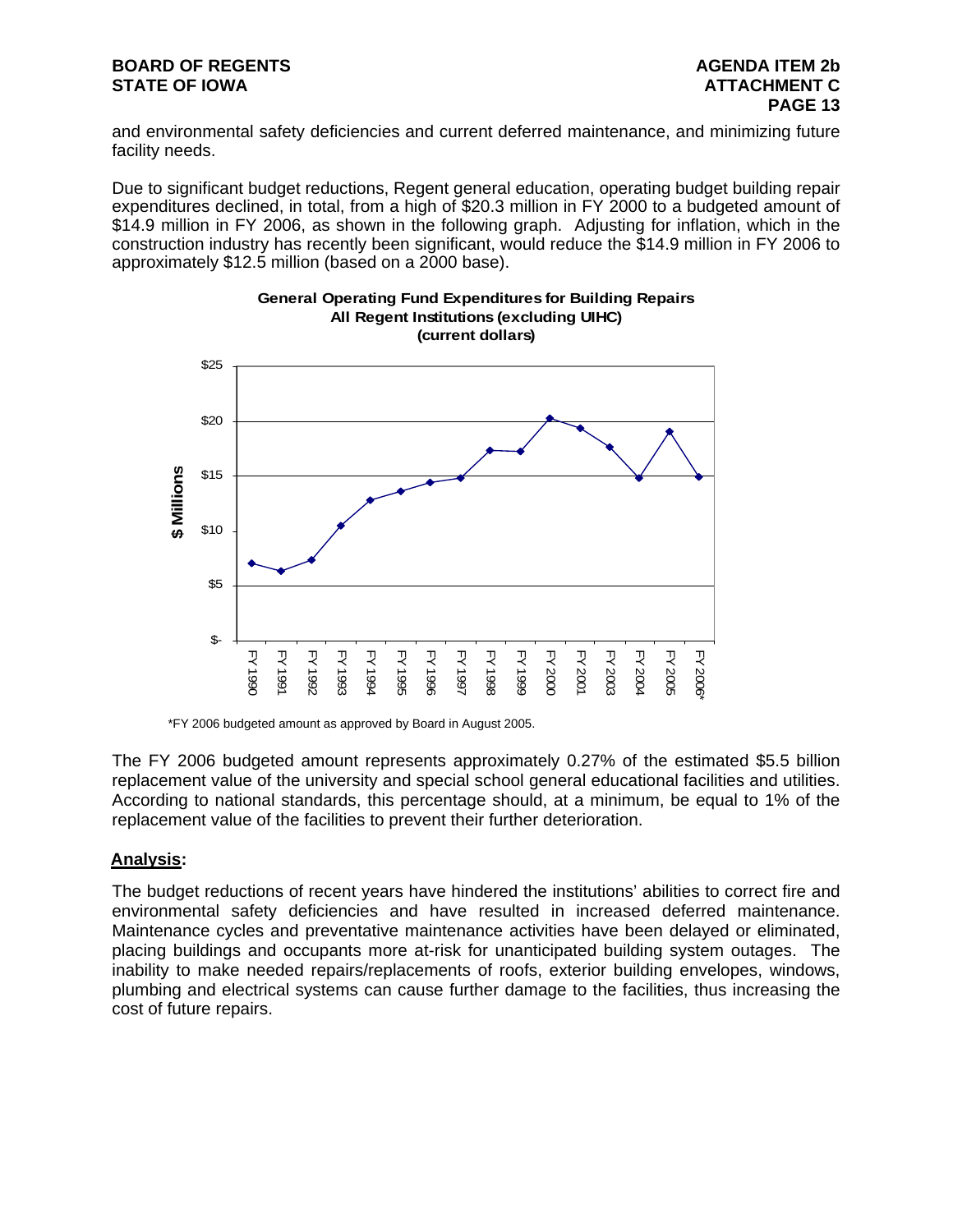#### **Fire and Environmental Safety**

From FY 1993 (the first year in which data were collected) through FY 2005, fire safety projects completed (excluding components of major renovations projects) totaled \$43.0 million in general fund facilities (an average of \$3.3 million per year). Projects planned for or continued in FY 2006 total \$5.0 million. Institutional data are shown on Table 1, Page17.

The institutions indicate that \$3.5 million are needed to correct fire safety deficiencies in general fund facilities identified in past inspections by the State Fire Marshal as shown on the following table.

|                                                                                           | <b>FIRE SAFETY DEFICIENCIES</b><br><b>Additional Funding Needed to Correct Fire Safety Deficiencies</b><br>Identified by the State Fire Marshal <sup>1</sup><br><b>General Fund Facilities</b><br>(\$Thousands) |
|-------------------------------------------------------------------------------------------|-----------------------------------------------------------------------------------------------------------------------------------------------------------------------------------------------------------------|
|                                                                                           | <b>Fall 2005</b><br>(FY 2006)                                                                                                                                                                                   |
| SUI <sup>2</sup><br>ISU <sup>3</sup><br><b>UNI</b><br><b>ISD</b><br><b>IBSSS</b><br>Total | \$1,815.6<br>1,359.9<br>360.0<br>0.0<br>0.0<br>\$3,535.5                                                                                                                                                        |
|                                                                                           | <sup>1</sup> Excludes work to be included as part of major renovations, in buildings to be demolished, for which<br>waivers from the State Fire Marshal are to be requested; and to be undertaken in FY 2006.   |

 $2$  Estimated cost for the University of lowa to complete the fire safety program for all general fund and Oakdale buildings. No costs associated with work at UIHC are included.

 $3$  Does not include additional fire and building safety items identified by institutional personnel.

While there are slight increases from Fall 2004 to Fall 2005 in the funds needed to address the deficiencies identified by the State Fire Marshal at the Iowa State University (+\$431,700) and the University of Northern Iowa (+\$100,000), the largest change is the \$1.35 million reduction in needs at the University of Iowa. The University developed, in consultation with the State Fire Marshal's Office, a plan that allowed it to continue to use the Communications Center, without a significant investment of funds, until a long-term decision is made whether to renovate or raze the facility.

During FY 2005 Iowa School for the Deaf received a Harkin fire safety grant (Iowa Demonstration Construction Program) in the amount of \$25,000 which was used to correct fire door deficiencies in the utilized areas of Giangreco Hall. The School reports that the only remaining citations from the most recent inspection conducted by the State Fire Marshal's Office (July, 2001) are in areas slated for major remodeling (old gymnasium/swimming pool area of the high school) or unused areas on the upper floors of Giangreco Hall.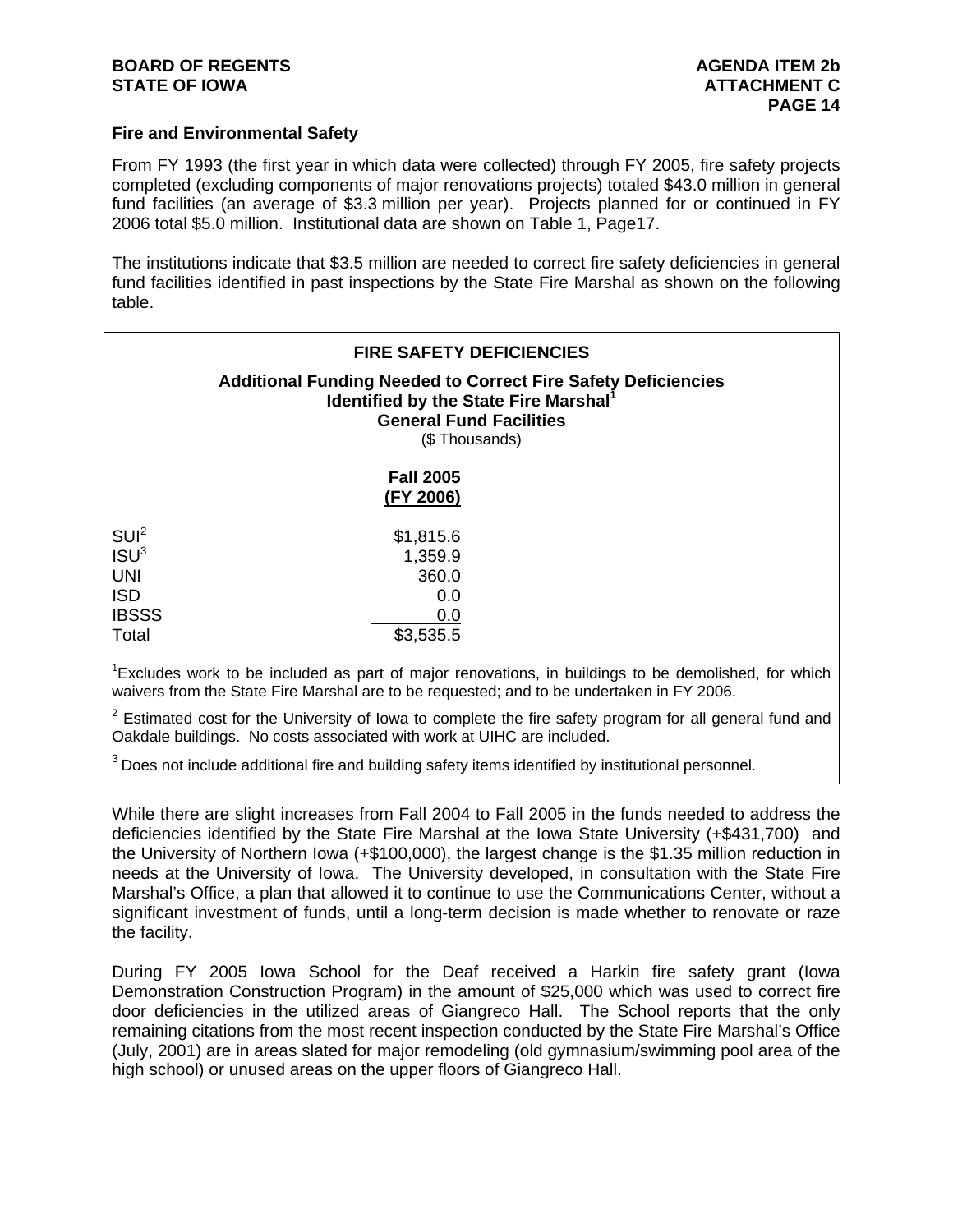# **BOARD OF REGENTS AGENDA ITEM 2b STATE OF IOWA ATTACHMENT C**

Each Regent institution cooperates with the State Fire Marshal in establishing fire safety priorities, and each institution has a systematic method for determining the priority of fire safety improvements to be undertaken. Each year, there are subtractions to the list as work is accomplished. Additions to the list can result from new deficiencies identified in a subsequent inspection by the State Fire Marshal's Office or the altered use of a space, which changes the applicable code requirements. Thus, the amount needed to correct the deficiencies identified by the State Fire Marshal's Office does not necessarily decline by the amount that the institutions have expended since the previous inspection.

The institutions report that they are dealing appropriately with environmental safety issues, and have developed the necessary plans to address them.

#### **Deferred Maintenance**

#### **Expenditures**

From FY 1993 through FY 2005, deferred maintenance projects totaling \$155.6 million (an average of \$11.96 million per year) were completed by the Regent institutions in general fund buildings and utilities. Projects planned for or continued in FY 2006 total \$16.7 million. Institutional data are shown on Table 2, Page 18.

Deferred maintenance can also be corrected as part of a major renovation project. Completed, ongoing and funded university renovation academic projects which have/will correct a significant amount of deferred maintenance include:

SUI – Schaeffer Hall Renovation; Seamans Engineering Building Renovation; Biological Sciences – Phase II, Chemistry Building Renovation, Art Building Renovation

ISU – Catt Hall, Morrill Hall, and Pearson Hall Renovations, Gilman Hall Systems Upgrade, State Gym and Beardshear and Pearson Hall Renovations

UNI – Seerley, Wright, and Lang Halls, Instructional Teaching and Technology Center (East Gym Renovation), Science Buildings Renovation

#### Total Deferred Maintenance

The table on the following page summarizes the deferred maintenance reported by the institutions. (Dollar amounts for projects to be undertaken in FY 2006 and the deferred maintenance components of ongoing renovation projects are not included.) The amounts reported for the University of Iowa and Iowa State University are significantly larger than reported in the recent past.

The University of Iowa's current estimate of the amount of deferred maintenance is based upon a comprehensive facilities condition analysis of its major general education facilities by ISES Corporation. These inspections resulted in a detailed analysis and identification of specific deficiencies and corresponding scopes and costs for corrections and modifications. The University's prior deferred maintenance assessments were based upon what was known (usually due to building component failure) by the Facilities Management staff, and not upon a comprehensive systematic review.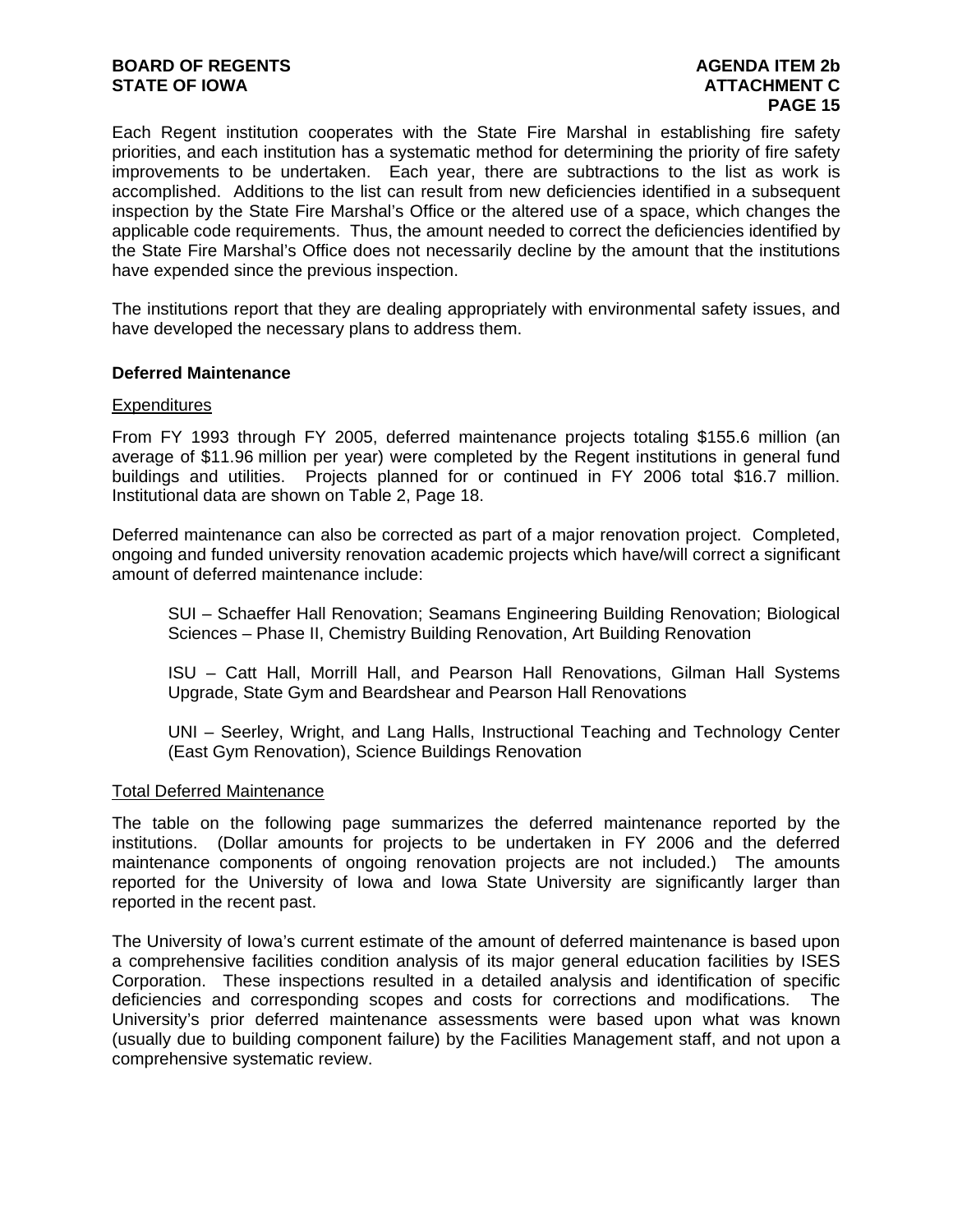# **BOARD OF REGENTS AGENUS AGENDA ITEM 2b STATE OF IOWA ATTACHMENT C**

# **PAGE 16**

Iowa State University reports that it has a comprehensive systematic process for identifying its deferred maintenance needs. The methodology involves assessing all general fund buildings in eight different categories. The assessment takes into account the replacement value of the building, the value of the sub-systems within the building, the age of the building and its systems, and the condition of those systems. The process was expanded during FY 2005 to also include building specific assessments to create project estimates for repair and replacement of building system components, such as an air handler, exterior building entrance steps etc.; the data are entered into the facilities management system which provides data base management.

In FY 2004, a team of University of Northern Iowa Facilities Services staff conducted an assessment of general fund buildings to update the deferred maintenance information. This year the compiled information from last year was reviewed by a team of managers and supervisors and updated.

# **Total Deferred Maintenance General Fund Facilities and Utilities Fall 2005\***

| (\$Thousands) |  |
|---------------|--|
|---------------|--|

|                                                                                                                                                      | <u>SUI</u>                  | ISU                    | <b>UNI</b>             | <b>ISD</b>         | <b>IBSSS</b>    | <b>Total</b>            |
|------------------------------------------------------------------------------------------------------------------------------------------------------|-----------------------------|------------------------|------------------------|--------------------|-----------------|-------------------------|
| Buildings**<br><b>Utilities</b>                                                                                                                      | \$160,876.1<br>$3,635.0***$ | \$152,154.4<br>9,852.0 | \$50,777.1<br>25,782.0 | \$1,440.0<br>150.0 | \$565.0<br>30.0 | \$365,812.6<br>39,449.0 |
| Total                                                                                                                                                | \$164,511.1                 | \$162,006.4            | \$76,559.1             | \$1,590.0          | \$595.0         | \$405,261.6             |
| *Does not include dollar amounts for projects to be undertaken in FY 2006 and the deferred<br>maintenance components of ongoing renovation projects. |                             |                        |                        |                    |                 |                         |
| $***$<br>Includes site work.                                                                                                                         |                             |                        |                        |                    |                 |                         |

\*\*\* The University reports that it will be conducting a facilities condition assessment of utilities this year.

UIHC has not reported any deferred maintenance.

h/bf/2006/feb06facilitiesgovernance.doc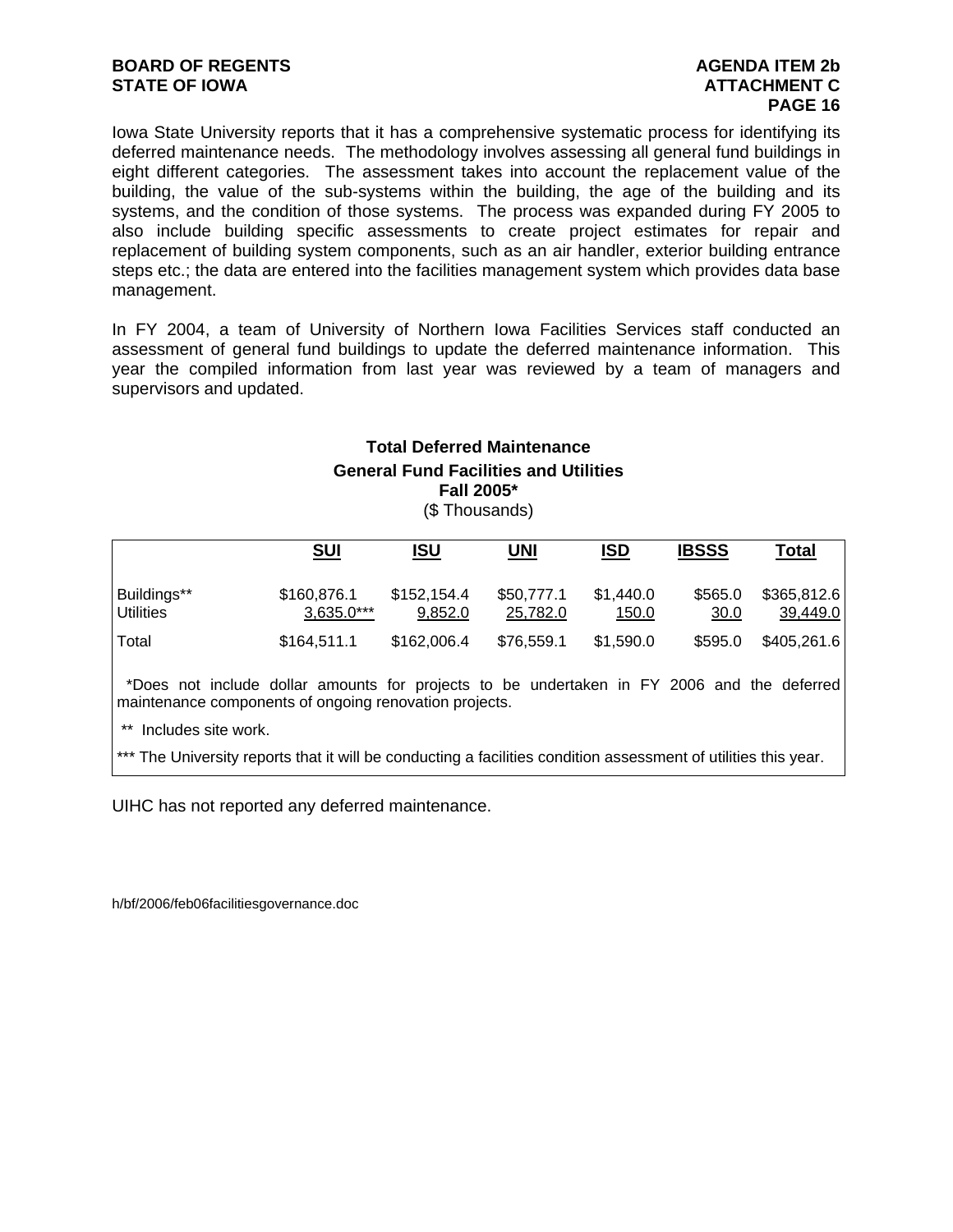| Completed Projects:<br>Projects:                  | i⊔≋      |    | UIHC      |    | <b>SU</b> |    | 뢰             | 9               | <b>IBSSS</b>        | Total                |
|---------------------------------------------------|----------|----|-----------|----|-----------|----|---------------|-----------------|---------------------|----------------------|
|                                                   |          |    |           |    |           |    |               |                 |                     |                      |
|                                                   |          |    |           |    |           |    |               |                 |                     |                      |
| ↮<br>FY 1993                                      | 1,476.5  | ø  | 507.3     | ₩  | 1,135.6   | υĢ | 551.3         |                 | $\frac{0}{11}$<br>ø | 3,681.7<br>↮         |
| FY 1994                                           | 721.2    |    | 619.2     |    | 365.6     |    | 447.3         | 111.5<br>↮      | 83                  | 2,271.7              |
| FY 1995                                           | 1,664.2  |    | 619.4     |    | 153.6     |    | 62.5          | 97.5            | 0.9                 | 2,608.1              |
| FY 1996                                           | 2,233.4  |    | 55.0      |    | 2,163.7   |    | 83.6          | 211.5           | $\frac{0}{4}$       | 4,751.2              |
| FY 1997                                           | 1,320.0  |    | 380.0     |    | 235.8     |    | 63.8          | 91.5            | 41.2                | 2,132.3              |
| FY 1998                                           | 1,401.0  |    | 1,552.3   |    | 735.9     |    | 126.3         | 125.0<br>225.0  | 등                   | 3,948.6              |
| FY 1999                                           | 1,696.0  |    | 1,880.8   |    | 288.0     |    | 12.2          |                 | 3                   | 4,110.4              |
|                                                   | 1,272.0  |    | 2,335.0   |    | 219.0     |    | S4.3          | 12.0            |                     | 3,903.3              |
|                                                   | 944.0    |    | 2,071.7   |    | 538.3     |    | $\frac{7}{5}$ | $\frac{0}{1}$   |                     | 3,632.5              |
| 타 2000<br>FM 2001<br>FM 2002                      | 718.0    |    | 1,322.7   |    | 542.8     |    | $\frac{2}{3}$ | 25.0            |                     | 2,616.7              |
| FY 2003                                           | 930.0    |    | 1,377.0   |    | 336.9     |    | 26.3          | 23.0            | 65.0                | 2,758.2              |
| FY 2004                                           | 1,554.5  |    | 915.9     |    | 295.5     |    | 25.0          | 8.0             |                     | 2,796.9              |
| FY 2005                                           | 1,502.0  |    | 2,103.0   |    | 177.0     |    | 25.0          | 25.0            | ł                   | 3,832.0              |
| w<br>Subtotal                                     | 17,432.8 | ø  | 15,739.3  | ₩  | 7,187.7   | w  | 1,573.3       | 954.0<br>₩      | \$156.5             | 43,043.6<br>$\omega$ |
| 凸<br>Projects Planned for or Continued in FY 2006 | 1,560.0  | Ψł | 2,395.0   | ↮  | 1,039.0   | မာ | 25.0          | ŧ<br>↮          | 16.5<br>Ψł          | 5,035.5<br>↮         |
| ശ<br>Total                                        | 18,992.8 | s  | 18, 134.3 | s  | 8,226.7   |    | 1,598.3       | 954.0<br>s      | \$173.0             | \$48,079.1           |
| By Source of Funds:                               |          |    |           |    |           |    |               |                 |                     |                      |
| မာ<br>Building Renewal / General University       | 9,075.2  |    |           | tĄ | 3,426.2   | ω  | 596.2         | 516.0<br>↮      | \$173.0             | 13,786.6<br>ø        |
| Income from Treasurer's Temporary Investments     | 5,766.0  |    |           |    | 542.8     |    | 174.8         |                 |                     | 6,483.6              |
| Academic Building Revenue Bonds                   | 2,587.6  |    |           |    | 3,206.7   |    | 826.0         |                 |                     | 6,620.3              |
| Special and Capital Appropriations                | 1,000.0  |    |           |    | 1,000.0   |    |               | 385.0           |                     | 2,385.0              |
| University Hospital Building Usage Funds          |          | 69 | 18, 134.3 |    |           |    |               |                 |                     | 18, 134.3            |
| <b>Other</b>                                      | 564.0    |    |           |    | 51.0      |    | 1,598.3       | 53.0<br>\$954.0 |                     | 669.3                |
| v<br>Total                                        | 18,992.8 | s  | 18, 134.3 | s  | 8,226.7   |    |               |                 | \$173.0             | \$48,079.1           |

BOARD OF REGENTS, STATE OF IOWA FIRE SAFETY PROJECTS\*<br>GENERAL FUND FACILITIES (\$Thousands) TABLE<sub>1</sub>

"SUI- Excludes UIHC; indudes projects approved and funded for FY 93 - FY 03; for FY 1993 also includes projects completed with Academic Building Building Revenue Bonds, 1991.